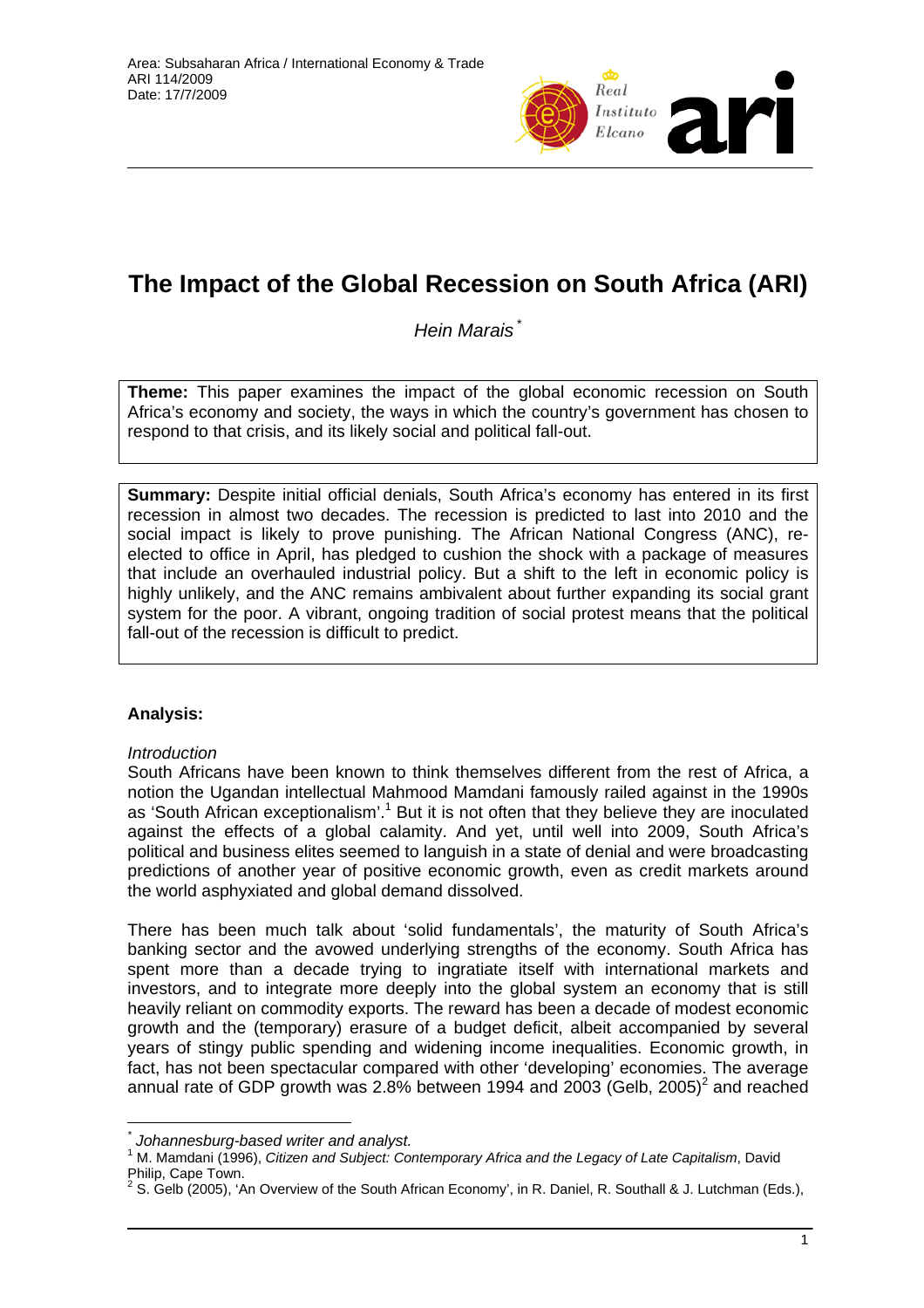

about 5% between 2004 and 2007, although the annual per capita increased by a little more than 1%. Although the underlying structure of the economy has changed little, as economists Ben Fine and Seeraj Mohammed have shown,<sup>[3](#page-1-0)</sup> trade and financial liberalisation has exposed the economy to global vagaries.

#### *State of Denial*

 $\overline{a}$ 

Yet even as global credit tightened, commodity prices fell and demand shrank, local economists were heralding a predicted 1.2% GDP growth rate for 2009 as 'heroic' and praising the (then) Finance Minister, Trevor Manuel, for his 'prudent' determination to maintain 'sustainable finances' despite falling tax revenues. Manuel, meanwhile, was issuing assurances that 'we are not looking at a recession in South Africa'.<sup>[4](#page-1-1)</sup> The major ratings agencies were impressed enough to maintain South Africa's mid-investment grade credit rating of BBB+.<sup>[5](#page-1-2)</sup> The World Bank concurred: as late as March it was still forecasting positive GDP growth of 1% for 2009 in South Africa.<sup>[6](#page-1-3)</sup>

'We were assured our financial sector was prudentially managed and well regulated', the South African Communist Party intellectual, now deputy Transport Minister, Jeremy Cronin, wrote in March. 'We were, supposedly, relatively well insulated. A growth rate of 3%-4% for 2009 was still confidently predicted'.

Even the *Economist* magazine did not share the bullishness. Assessing the vulnerability of middle-income countries to global 'contagion' in February, it stamped South Africa as the riskiest of the 17 surveyed countries. A current account deficit of 8% or more of GDP was predicted (roughly the size of Thailand's on the eve of its 1997/98 crisis), South Africa's short-term debt was estimated at 81% of reserves, and its bank loan to deposit ratio stood at 1.09.<sup>[8](#page-1-5)</sup>

It's now clear that SA's decade-long spurt of economic growth reversed in late 2008 already. The economy shrank by 1.8% in the final quarter of 2008 and by an annualised, quarter-on-quarter 6.4% in the first three months of 2009.<sup>9</sup>

'We have entered a recession,' Jacob Zuma admitted in June, a few weeks after he had replaced the ousted Thabo Mbeki as President. Still, he felt it necessary to add that 'SA has not been affected to the extent that a number of other countries have'.<sup>10</sup> The central

<span id="page-1-0"></span>*State of the Nation: South Africa 2004-2005*, Human Sciences Research Council, Cape Town.<br><sup>3</sup> The economy remains dominated by integrally connected core activities in the mining and energy sectors, which span the private/public divide. The biggest change has been the increasing financialisation of the economy. See, for example, S. Mohammed (2009), 'Financialization, the Minerals Energy Complex and South African Labour', paper presented to the 5<sup>th</sup> Global Labour University Conference, 22-24 February, Mumbai, and B. Fine (2008), 'The Minerals Energy Complex is Dead: Long Live the MEC', paper presented to Amandla Colloquium, April, Cape Town, *https://eprints.soas.ac.uk/5617/*[.](https://eprints.soas.ac.uk/5617/) 4

<span id="page-1-1"></span>Roelf Wendell, 'Manuel Sees No Recession but Inflation to Fall', *Mail & Guardian,* 18/XI/2008. 5

<span id="page-1-2"></span><sup>&</sup>lt;sup>5</sup> Konrad Reuss, 'Standard & Poor's (S&P's) MD for SA and Southern Africa', quoted in Mariam Issa, 'SA's Expected Growth Rate "Looks Heroic", *Business Day*, 12/II/2009. A few days earlier, Manuel had announced that South Africa would run a main budget deficit of about 4% in 2009, mainly to keep an official infrastructure spending programme on track, and compensate for a slowdown in tax revenues. The country's overall debt stands at 26% of GDP, down from close to 50% a decade ago.

<span id="page-1-3"></span>Edward West, 'Market Recovery Stalls on Grim World Bank Forecast', *Business* Day, 23/VI/2009. 7

<span id="page-1-4"></span><sup>&</sup>lt;sup>7</sup> Jeremy Cronin, 'Endless, Resource-depleting Growth is no Longer Possible', *Business Day*, 13/III/2009. 'Domino Theory', *The Economist*, 26/II/2009,

<span id="page-1-5"></span>*[http://www.economist.com/research/articlesBySubject/displayStory.cfm?story\\_id=13184631&subjectID=3](http://www.economist.com/research/articlesBySubject/displayStory.cfm?story_id=13184631&subjectID=348918&fsrc=nwl)* **[48918&fsrc=nwl](http://www.economist.com/research/articlesBySubject/displayStory.cfm?story_id=13184631&subjectID=348918&fsrc=nwl).** 

<span id="page-1-6"></span>Formalism Contracts Most since 1984: GDP Fell Annualised 6.4%', Reuters, 26/V/2009.<br><sup>10</sup> Gordon Bell, 'Contracts Most since 1984: GDP Fell Annualised 6.4%', Reuters, 26/V/2009.<br><sup>10</sup> Jacob Zuma, State of the Nation speech,

<span id="page-1-7"></span>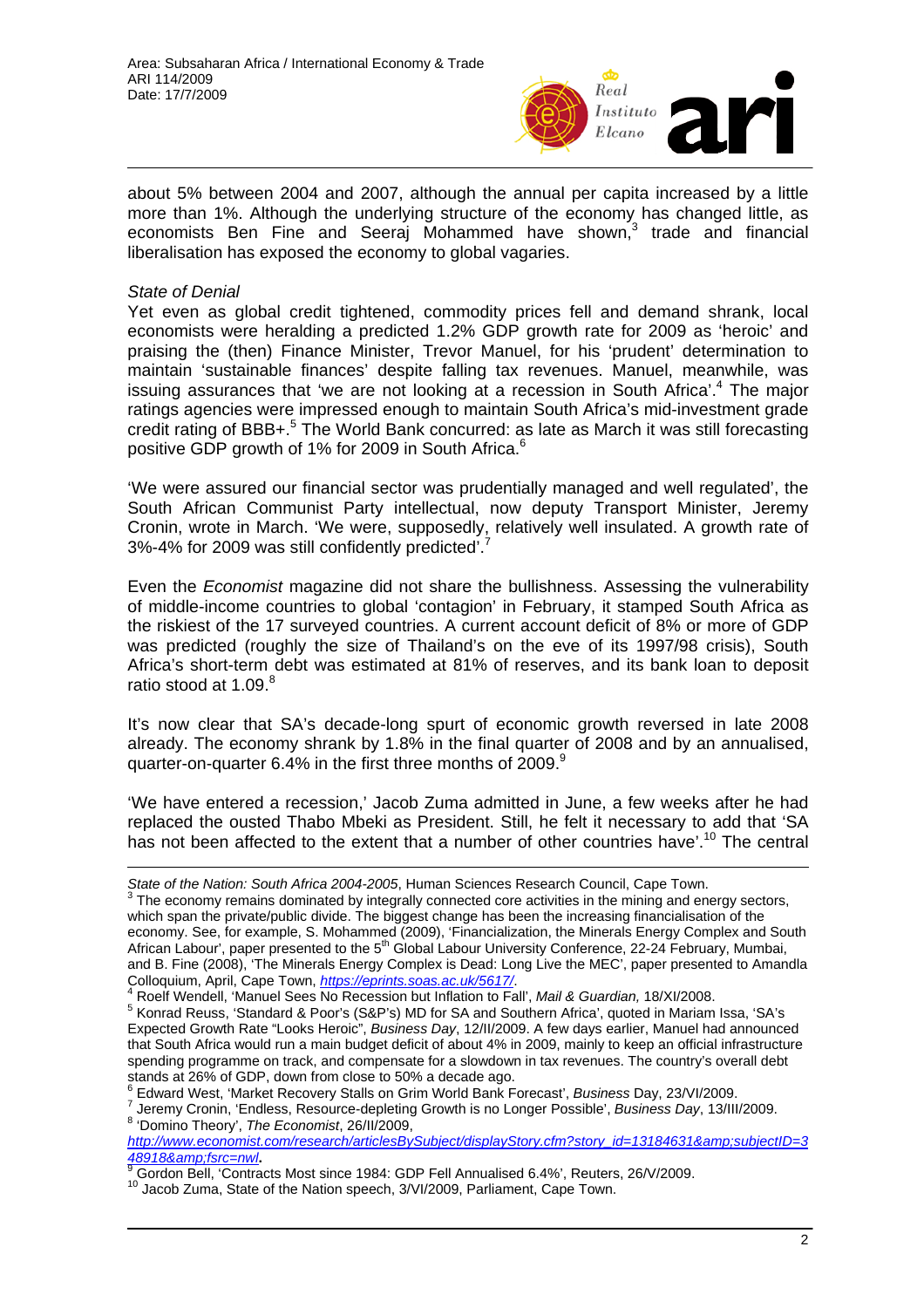

bank governor, Tito Mboweni, meanwhile, was claiming that 'the worst is probably behind  $\mu s'$ .<sup>11</sup>

But the doleful statistics were telling another story. Output in the mining sector shrank by 33% in the final quarter of 2008, its biggest decrease on record.<sup>12</sup> The manufacturing sector (which together with retail accounts for about one third of total output) shrank by 22% (also a record),<sup>[13](#page-2-2)</sup> and more than 21% of factory productive capacity is standing idle.<sup>1</sup> Consumer spending is on the skids (shrinking by almost 5%, its biggest contraction for 13 years),[15](#page-2-4) there was a 47% rise in company failures in the first four months of 2009 and household debt had risen to about 80% of disposable income (from around 50% six years ago). $16$ 

Although the Treasury had relaxed exchange control more than two dozen times since 1994, remnants of earlier controls might have cushioned the South African financial sector from the worst of the initial toxic debt-driven crisis in global financial markets. But there was never any prospect of South Africa's real economy dodging the effects of the subsequent global recession. So the value of South Africa's exports fell by 24% in the first quarter of 2009, as demand dried up and commodity prices fell. That piled further pressure on one of the economy's chronic vulnerabilities, its current account deficit, which has grown to an alarming 7% of GDP.<sup>17</sup> That deficit would be even larger were it not for (mainly short-term) capital flows to bonds, shares and equities.

The latest forecasts predict the economy will contract at least 1.4% and possibly by more than 2% in 2009. With more than 20% of factory productive capacity standing idle.<sup>18</sup> local private investment is very unlikely to drive a quick recovery. Public investment will have to pick up the slack –but it accounts for a minor share of total investment in South Africa–. Ultimately, a recovery depends primarily on developments in South Africa's main trading partners in Europe and North America.

#### *Punishing Social Costs*

The social costs are punishing, and they will leave their mark well beyond the official 'end' of the recession.

The country's central statistical service revealed in June that 179 000 jobs had been lost in the first three months of 2009,<sup>19</sup> which suggests that analysts' forecasts of job losses totalling 400,000 over the year might turn out to be optimistic.<sup>20</sup> The Department of Labour said it had received more than 226,000 applications for unemployment insurance between September 2008 and the end of February.<sup>21</sup> These represent the 'privileged' strata of

 $\overline{a}$ <sup>11</sup> Mariam Isa, 'Mboweni Signals a Recession as Output Plummets', *Business Day*, 20/V/2009.<br><sup>12</sup> Bell, 'Contracts...', *op. cit.*<br><sup>13</sup> 'SA Trade Deficit Hits Record in January', *Mail & Guardian*, 27/II/2009.<br><sup>14</sup> Ethel

<span id="page-2-1"></span><span id="page-2-0"></span>

<span id="page-2-2"></span>

<span id="page-2-3"></span>

<span id="page-2-5"></span><span id="page-2-4"></span>

<sup>&</sup>quot;Shrinking Factory Output Points to Rates Cut', Business Day, 13/V/2009.<br><sup>15</sup> Mariam Isa, 'Weak Exports put Pressure on Current Account Deficit', Business Day, 19/VI/2009.<br><sup>16</sup> Ethel Hazelhurst, 'Household spending...', op

<span id="page-2-6"></span><sup>&</sup>lt;sup>17</sup> Mariam Isa, 'Weak Exports...', *op. cit.*; Ethel Hazelhurst, 'Current Account Gap Widens to 7%, but Rand<br>Remains Firm', *Business Report*, 18/VI/2009.

<span id="page-2-8"></span><span id="page-2-7"></span>

<sup>&</sup>lt;sup>18</sup> Ethel Hazelhurst, 'Household spending...', op. cit.<br><sup>19</sup> One third of those jobs were lost in the wholesale and retail sector, a quarter in the financial services and one sixth in manufacturing.<br><sup>20</sup> Mariam Isa, 'SA Loses 179,000 Jobs in One Quarter as Slump Hits Hard', *Business Day*, 24/VI/2009.<br><sup>21</sup> Eleanor Momberg, 'Hard Times as Recession Bites', Sunday Independent, 12/IV/2009.

<span id="page-2-9"></span>

<span id="page-2-10"></span>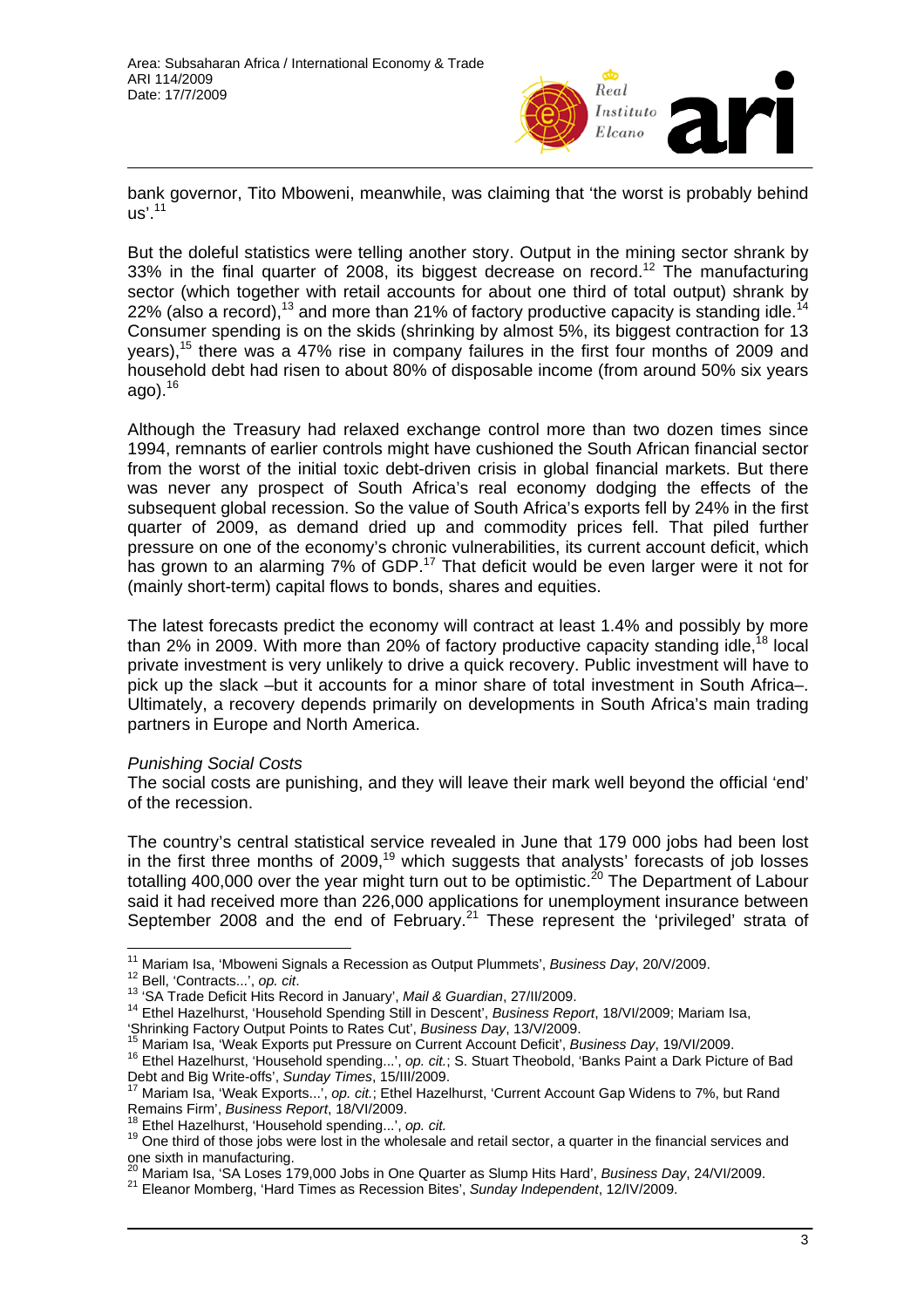

workers, whose employers contribute to the national unemployment insurance fund, and who had formal contracts and held their jobs for more than six months. In South Africa's increasingly casualised labour market, $22$  it is difficult to know how many temporary jobs have been lost.

In a society with very high unemployment and where incomes are distributed widely among families and kin, every lost job has huge ramifications. Of the estimated 18 million South Africans living below the poverty line in 2004 (R250 in 2000 rands, or US\$30/month), 14 million were living in about 3 million households in which *no-one* was employed in income-earning activity (Meth, 2006).<sup>[23](#page-3-1)</sup>

The official unemployment rate rose to 23.5% in the first quarter, from 21.9% in the previous quarter, ending a five-year decline. That official rate, though, is a fanciful barometer of reality. It does not count as 'unemployed' anyone who has 'not taken active steps' to find work in the four weeks prior to being surveyed. By such reckoning, the jobless who are too demoralised, penniless or marginalised to hunt constantly for work are 'not' unemployed; nor are those persons who admit to an income from 'hunting', 'begging' or growing their own food. The actual unemployment rate is closer to 40%, and among young African men and women it very probably exceeds 60%.

## *Turning a Corner?*

 $\overline{a}$ 

Having helped engineer Jacob Zuma's election as President, the trade union federation Cosatu and the South African Communist Party are confident that post-apartheid South Africa has turned a corner –towards the left– and that the crisis of recession opens new opportunities for consolidating such a shift. They have laid siege to the central bank's conservative monetary policies and are demanding that the government forge ahead with a more strident industrial policy and do more to protect jobs.

But a resolute shift to the left in economic policy is highly unlikely. Fresh from another resounding victory at the polls (it won 66% of the votes cast in late April), the African National Congress (ANC) says it will create millions of new jobs, reduce poverty, and improve both infrastructure and services –while maintaining fiscal 'prudence' and sticking to its by-now customary reluctance to force the hand of South Africa's conglomerates. In June, with the South African economy officially back in the doldrums, the new Finance Minister, Pravin Gordhan, was offering assurances that the government would persist with the fiscal policies of the previous decade.<sup>[24](#page-3-2)</sup>

There is some truth to the economist Dawie Roodt's quip that 'in SA, the official opposition is not the [centre-right] Democratic Alliance, it's the financial markets'.<sup>25</sup> In September 2008, when the market-friendly Finance Minister Trevor Manuel hinted he might resign, the South African currency went into a tailspin, only to recover when he said he would stay on.

<span id="page-3-0"></span> $^{22}$  There are about 3,000 temporary employment services operating in South Africa; see Lloyd Gedye & Karabo Keepile, 'Going for Broke', *Mail & Guardian*, 10/V/2009. 23 C. Meth (2006), 'Income Poverty in 2004: A Second Engagement with the Recent van der Berg *et al*.

<span id="page-3-1"></span>Prigures', Working Paper 47, September, School of Development Studies, University of KwaZulu-Natal.<br><sup>24</sup> Reuters, 'SA to Maintain Fiscal Policies for Growth', 23/VI/2009.<br><sup>25</sup> The economist Dawie Roodt, quoted in 'Zuma vic

<span id="page-3-3"></span><span id="page-3-2"></span>December 2009.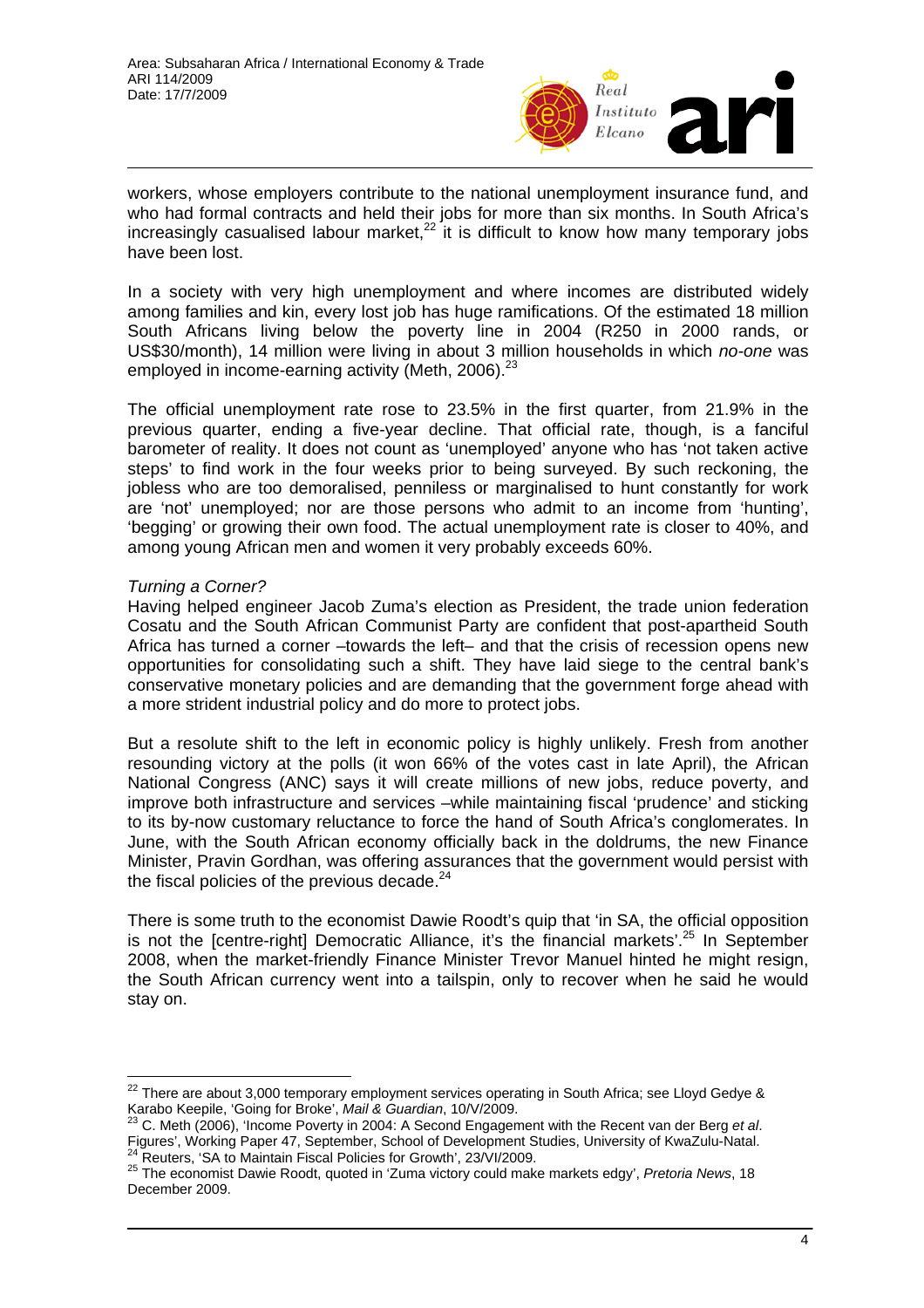

The ANC also appears to have internalised the conservative prerogatives of South African capital. Many of its top officials and cadres have acquired significant business interests, much of it via the estimated R300 billion (US\$37 billion) worth of 'black economic empowerment' deals crafted since 1994.[26](#page-4-0) The ANC itself relies heavily on the largesse of these companies for funding.[27](#page-4-1) In a new book, Moeletsi Mbeki (brother of the former President Thabo Mbeki) describes the close ties that have been forged between 'a small class of unproductive but wealthy black crony capitalists made up of ANC politicians, some retired and others not' and the incumbent 'economic oligarchy'. One outcome, he argues, is a 'black elite' that is cast as 'junior support players to white-controlled corporations'.<sup>[28](#page-4-2)</sup>

## *Dealing with the Recession*

Thus far, the government's response is heavily dependent on measures agreed to before the crisis began. There are four main elements:

- Negotiating a framework for a unified response by business, government and trade unions, with an emphasis on avoiding, where possible, retrenchments.
- Interest rate cuts.

 $\overline{a}$ 

- Proceeding with a three-year infrastructure investment programme.
- Proceeding with an expanded public-works programme.

A framework plan was agreed to by the government, trade unions and organised business last December. The plan's emphasis is on preventing job losses, creating two million new jobs and providing emergency food and other relief to households in distress.<sup>29</sup> The agreement appeared mainly to reiterate existing commitments. The details, though, are still to be thrashed out; it was only in May that task teams started pencilling in some specifics. Strikingly, though, the 'framework' adopts a docile tone towards the private sector, which is asked 'to maintain and improve wherever possible their levels of fixed direct investment'.

The Reserve Bank has been trimming interest rates since December 2008, although the repo rate still stood high enough (at 9.5% in April) to tempt investors to dip their toes in the South African market, thus attracting short-term capital inflows that are needed to prevent the current account from sinking deeper into the red.<sup>30</sup> Oddly, the Bank has allowed the Rand to appreciate steeply against major currencies, which reduced the value

<span id="page-4-0"></span><sup>26 &#</sup>x27;Gravy Train on Track: More than R300-bn Worth of BEE Deals since 1994, *Business Times*, 13/VII/2008. According to the ANC's Treasurer-general, Matthews Phosa, who presides over a large business and empowerment portfolio, 'NEC members, like any South Africans, have a right to participate in business. It's their constitution right' (*ibid*). The NEC is the ANC's National Executive Committee, its highest decision-<br>making body.

<span id="page-4-1"></span>The oldest of which is Thebe Investments, launched in the early 1990s. Others include Chancellor House, which former ANC member of parliament Andrew Feinstein describes as 'an elaborate network of companies… established to utilize black economic empowerment deals to raise money for the ruling party'. See A. Feinstein (2007), *After the Party: A Personal and Political Journey inside the ANC*, Jonathan Ball Publishers, Johannesburg, p. 242.

<span id="page-4-2"></span>See Moeletsi Mbeki, 'The Oligarchs are Still in Place', *Sunday Independent*, 14/VI/2009, *<http://www.africafiles.org/article.asp?ID=21064>*); and M. Mbeki (2009), *Architects of Poverty: Why Africa's*

<span id="page-4-4"></span><span id="page-4-3"></span>

<sup>&</sup>lt;sup>29</sup> 'Plan to Tackle Crisis Gathers Momentum', Business Day, 12/VI/2009.<br><sup>30</sup> According to Patrick Bond, trade and financial liberalisation since the mid-1990s has left South Africa more vulnerable to financial contagion; the emergence of a large trade deficit has compelled more foreign borrowing and a greater reliance on inflows of short-term capital to pay for soaring imports. See Patrick Bond (2008), 'South African Financialization Reflects World Economic Problems', *Amandla!*, October.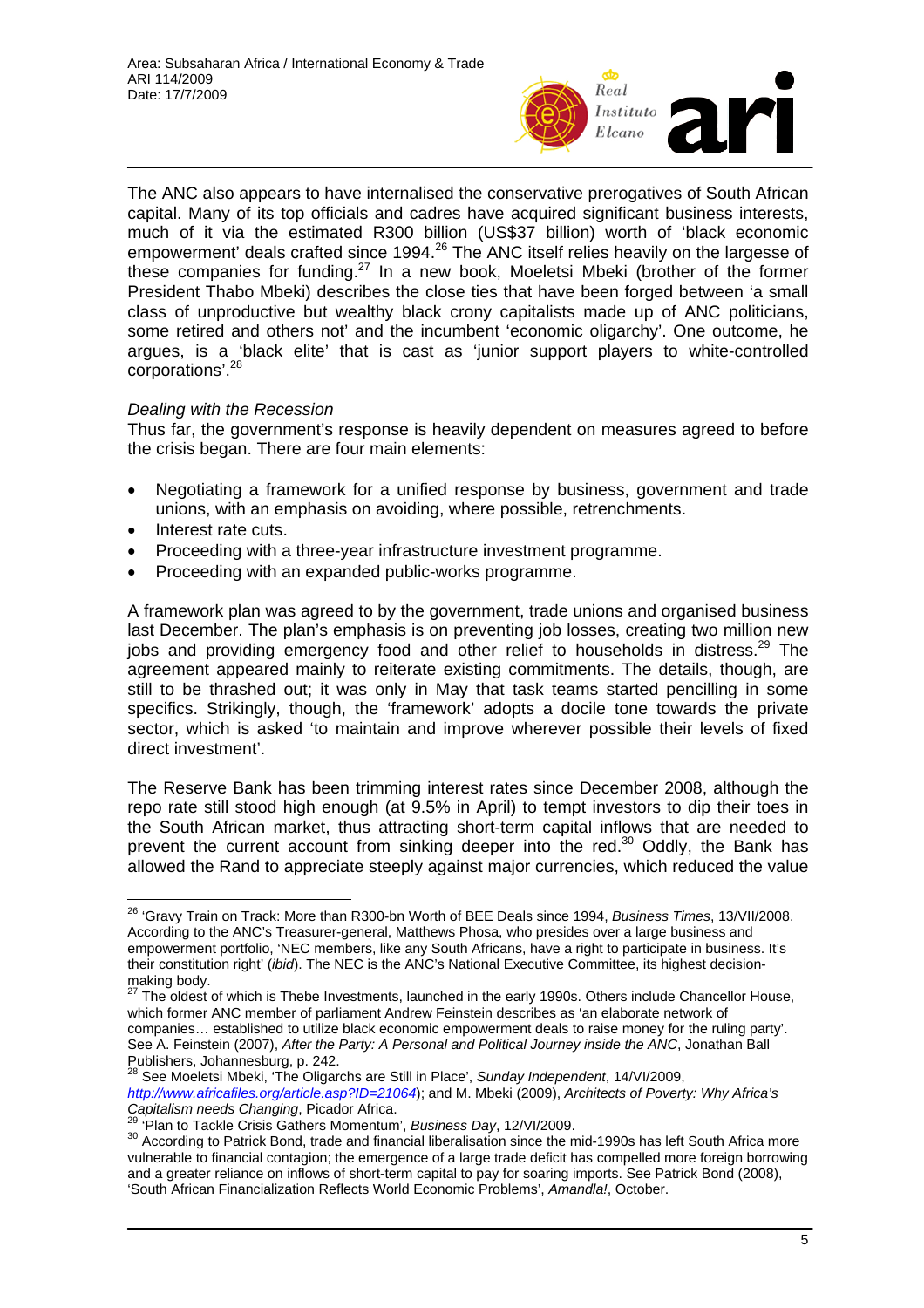

of mineral and manufactured exports in the face of rapidly shrinking global demand. The reasons not to move against currency appreciation are likely to be many-layered. The most obvious would be to reduce the cost of imports that are destined for the government's overhaul of transport, energy and other infrastructure. But there are probably deeper, structural imperatives at play, as well –chief among them a desire to prop up the purchasing power of the Rand in support of the investment forays of South African firms and conglomerates in Africa and beyond.

The government's core response will be its three-year R787 billion (US\$98 billion) public infrastructure expansion programme, which focuses on upgrading and expanding transport infrastructure (which had been poorly maintained since the early 1980s), boosting electricity production and provision, repairing a deteriorating public health system that is buckling under the world's worst AIDS epidemic and expanding the provision of water and sanitation. Indeed, the main growth momentum so far this year has come from public spending, which quickened to 6.4% in the first quarter. Overall, though, private investment comprises about 70% of total investment; without a major upturn in demand, corporations active in South Africa are unlikely to increase investment.

A scaled-up industrial policy action plan is to focus on the automotive, chemicals, metal fabrication, tourism, clothing and textiles sectors as well as forestry. The stated intention now is to 'rebuild local industrial capacity and avoid de-industrialisation'. There has been talk of the 'strong, robust use of accepted trade measures', such as raising some tariffs within the limits determined under the WTO, to protect local industry. Neil Coleman, formerly of Cosatu and now adviser to Trevor Manuel in his new role as Planning Minister, has hailed what he regards as a shift to the 'real economy'. President Zuma, he said, 'talks to a more diversified industrial strategy. To date the government's industrial policy measures have not really bitten, now it's the flagship', Coleman said.<sup>31</sup> Also, the government has proved willing to bail out embattled companies; by mid-June, seven companies had been thrown lifelines (worth R500 million, or US\$62 million) by the Industrial Development Corporation, and another R3 billion (US\$480 million) was being set aside to help other companies in distress. $32$  The main criterion for extending help seems to be the company's potential value within production chains.<sup>[33](#page-5-2)</sup>

The government says it will create 500,000 'job opportunities'<sup>34</sup> this year -mainly through a public-works programme– and will have added 4 million new jobs by 2014. It is not clear what would count as a 'new job', however. Since 2000, only 1.7 million new jobs were created, a large percentage of them casualised, temporary and low-paying. The government insists it will create 'decent work', but it has also admitted that most new jobs in 2009 will be temporary and part of its Expanded Public Works Programme.<sup>35</sup> It claims

<span id="page-5-0"></span> $\overline{a}$ 31 Karima Brown, 'Developmental State Remains the Objective', *Business Day*, 4/VI/2009,

- *<http://www.businessday.co.za/articles/Content.aspx?id=72533>*. Again the myth of the Polokwane watershed: the infrastructure investment programme has been five years in the making, and the expanded public workers<br>programme began during Mbeki's second term as President.
- <span id="page-5-1"></span>Brendan Boyle, 'Global Economic Crisis has SA Companies Running for Cover', *Business Times*,

<span id="page-5-2"></span>

<span id="page-5-4"></span><span id="page-5-3"></span>

<sup>13/</sup>VI/2009.<br><sup>33</sup> *Ibid*.<br><sup>34</sup> The debt to 'New Labour' semantics in the UK should be obvious.<br><sup>35</sup> The Economic Development Minister Ebrahim Patel claimed there would be a synergistic relationship between short-term public works jobs and more secure, longer-term employment (see Linda Ensor, 'State Takes a "Progressive" Line on Jobs', *Business* Day, 22/VI/2009). The ANC has grown fond of such wordplay to mask tensions in its policies. More broadly, after the ousting of the former President Thabo Mbeki, it has claimed to be following a course of 'continuity and change' –a flourish it hopes inoculates against disparagement from both left and right–.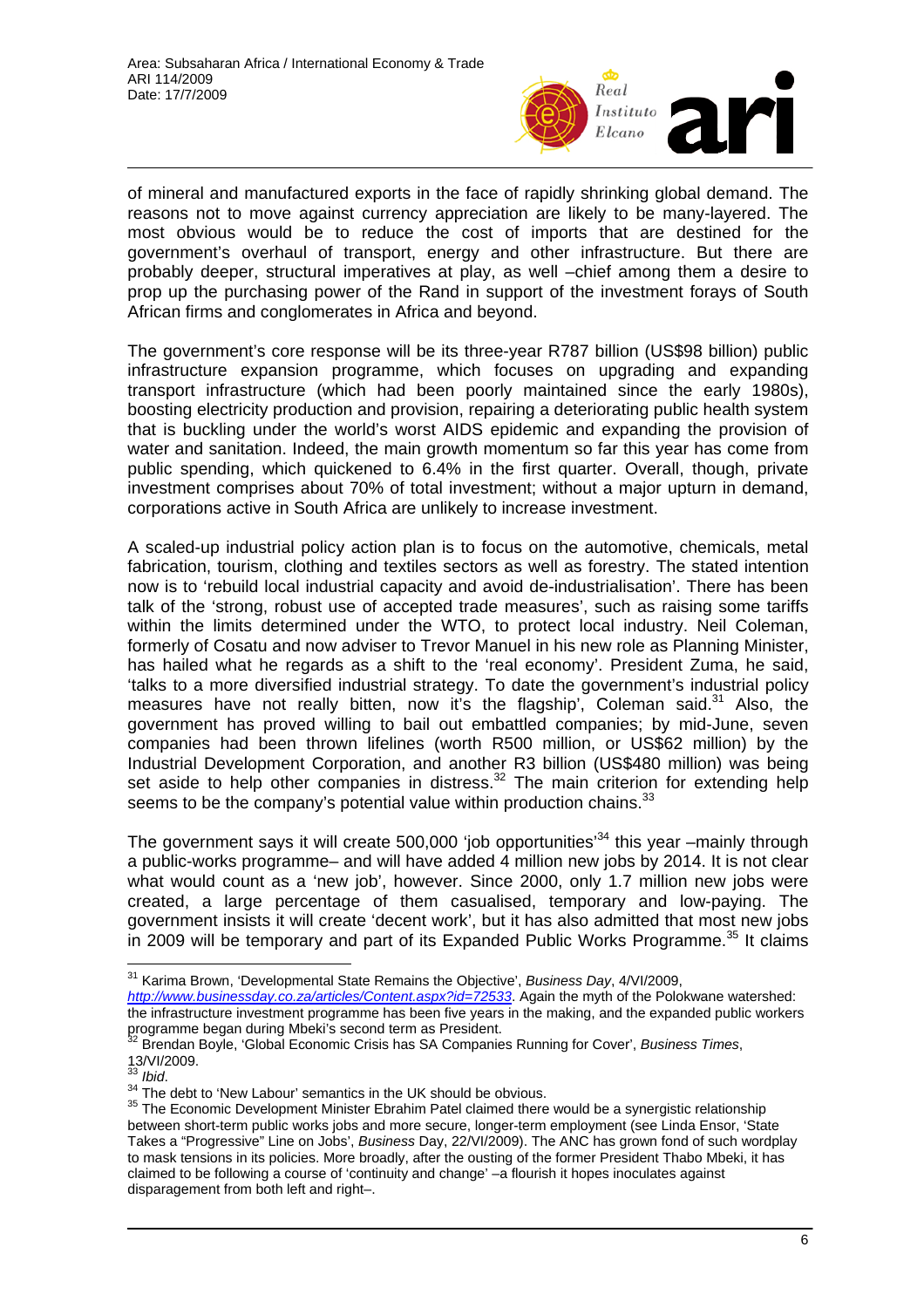

that those jobs eventually would serve as bridges toward more secure employment, but this is unlikely in a labour market that has structurally shifted away from secure, rightsbased employment.

Cosatu and the South African Communist Party are hailing these kinds of moves as proof of an alleged progressive turn under President Jacob Zuma, away from the marketfriendly policies that were spearheaded and enforced by his predecessor, Thabo Mbeki. The Communist Party, richly represented in the new Zuma cabinet, views these commitments as proof of a sea-change in the ANC government's approach to the economy:

'With our state-led infrastructure programme and commitment to expanding public employment in health, education, policing and public works we acknowledge that the public sector… is a producer and employer in its own right. With our commitment to improving the state's long-range planning and co-ordination capacity, we say we have to move beyond defensive measures to place ourselves on a different development path'.<sup>[36](#page-6-0)</sup>

In truth, though, the infrastructure plan was hatched five years ago, during the heyday of Mbeki. The expanded public works programme also dates back several years and so does the social grant system, which was expanded considerably during Mbeki's tenure and which has proved to be the single-most effective poverty-reducing tool used by the government (Meth, 2006).[37](#page-6-1)

Whether measured by income or by a more expansive matrix, poverty levels have fallen since 2000-01 largely due to the extended eligibility and greater take-up of social grants (especially the child-support grant, as well as old-age pensions), as development economist Charles Meth has shown in his scrutiny of the data (2006, 2008).<sup>[38](#page-6-2)</sup>

## *Ambivalence*

An estimated 13 million South Africans benefit from the social grant system, which ranks among the most extensive in middle-income countries. Further expansion is likely, with the system functioning as the main bulwark against deepening poverty and distress for the foreseeable future.

The ANC, however, has remained ambivalent towards these transfers. On the one hand, they demonstrate its expressed commitment to shield the poor against privation, a stance which also carries political reward. At the same time, as the sociologist David Everatt (2009) has noted, there is a deep, moralising disdain for nurturing so-called 'dependency' on the state.<sup>39</sup> Thus, according to President Zuma, social grants should be linked to jobs or economic activity 'to encourage self-reliance amongst the able-bodied'.<sup>40</sup> Zuma was echoing sentiments often voiced by Mbeki, who as President spoke regularly of the need

<span id="page-6-0"></span><sup>&</sup>lt;sup>36</sup> Jeremy Cronin, 'Endless...', op. cit.

<span id="page-6-1"></span><sup>&</sup>lt;sup>37</sup> According to van der Berg *et al.* (2005), the poverty headcount fell by 3 million in 2001-04. In his detailed examination of those findings, Meth (2006) criticises van der Berg's claim that 'improved job creation in recent years' possibly also lowered the poverty headcount, and shifts the headcount decrease closer to 1.5 million. See S. van der Berg, R. Burger, M. Louw & D. Yu (2005), 'Trends in Poverty and Inequality since the Political Transition', Stellenbosch Economic Working Papers nr 1, 2005, and C. Meth (2006), *op.cit*. 38 C. Meth (2006), *op. cit.*; C. Meth (2008), 'The (Lame) Duck Unchained Tries to Count the Poor', Working

<span id="page-6-2"></span>Paper nr 49, School of Development Studies, University of KwaZulu-Natal, Durban.<br><sup>39</sup> D. Everatt (2009), 'The Undeserving Poor: Poverty and the Politics of Service Delivery in the Poorest Nodes

<span id="page-6-3"></span>of South Africa', *Politikon* (forthcoming). 40 Linda Ensor, 'Zuma Unveils Plan to Fight Recession, Tackle Poverty', *Business Day*, 5/VI/2009.

<span id="page-6-4"></span>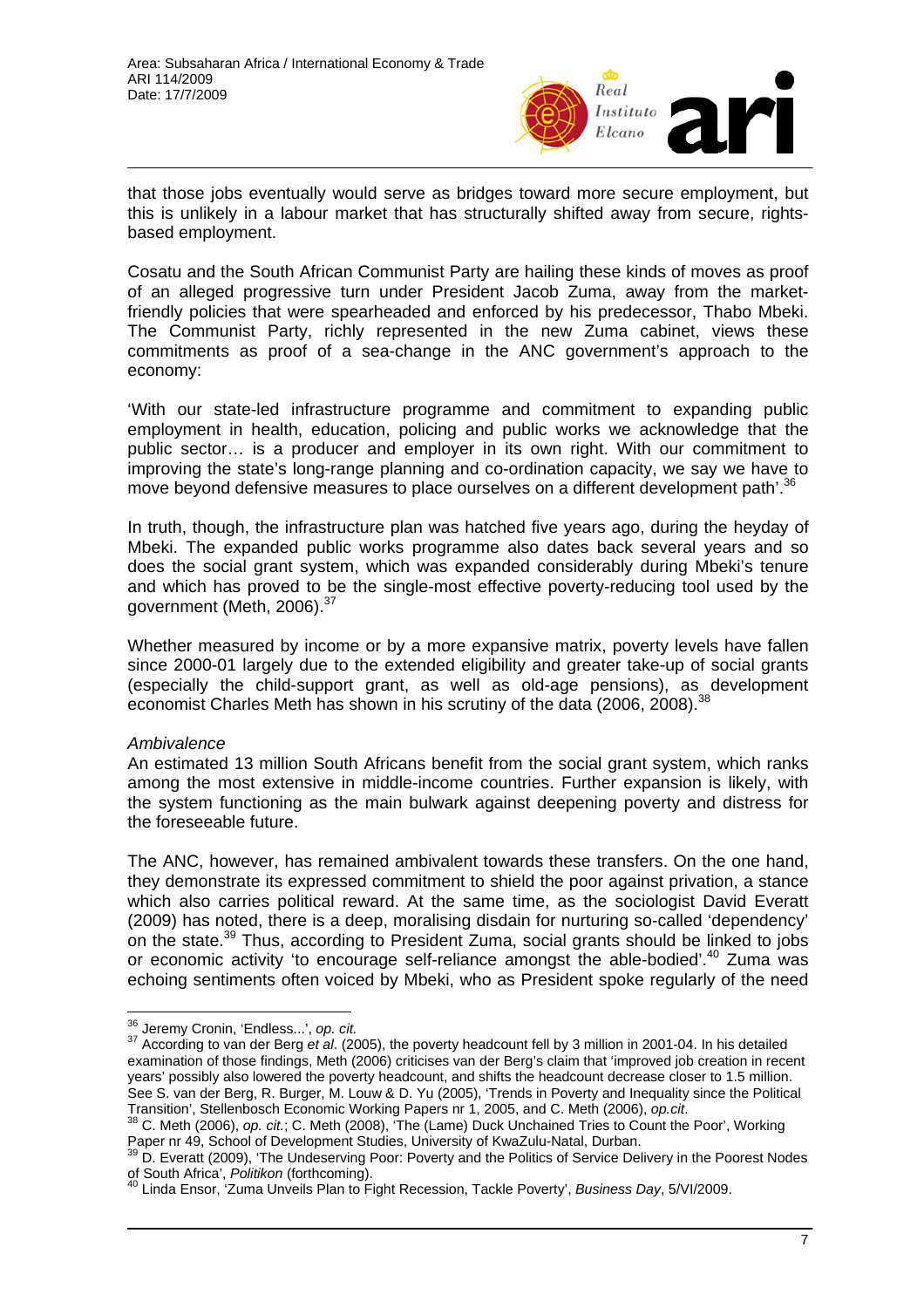

for the poor to 'mature' and 'graduate out of dependence on social grants and enter the labour market'.<sup>[41](#page-7-0)</sup>

These notions have done the rounds in the ANC for several years, with social grants sometimes referred to, in Reaganite fashion, as 'hand-outs'.<sup>42</sup> Last year, Trevor Manuel complained during a World Bank gathering in Cape Town that the poor had to take more responsibility for the improvement of their situation: 'The poor should get actively involved  $-$  unfortunately this link is lacking in South Africa.'  $43$ 

So, on the one hand, social transfers carry great political value for a party that needs to demonstrate its commitment to the poor (especially in the context of structural high unemployment and a worsening recession). On the other hand, they are at variance with an ongoing commitment to fiscal 'prudency', and they seem to trigger a visceral aversion inside the ANC. For now, that tension will remain unresolved.

## **Conclusion**

#### *Political Fall-out*

The political consequences of the economic recession are difficult to predict. In April, in the country's fourth general election since the official end of apartheid in 1994, the ruling ANC again triumphed resoundingly. Coming after punishing internecine conflict and a split that led to the formation of the rival Congress of the People (Cope) party, the victory attests to the ANC's ongoing hegemony in post-apartheid South Africa.

But such electoral endorsement is not a blank cheque. The absence of a serious political rival does not necessarily buy the ANC an easy ride *between* elections. South Africa is believed to have one of the highest *per capita* rates of protest action in the world, and South Africans are not bashful about criticising a government most of them vote for at the polls. A great deal of these complaints are vented at local politicians and bureaucracies, which, in a recent admission by the Minister for Cooperative Governance, Sicelo Shiceka, are 'perceived to be incompetent, disorganized and riddled with corruption and maladministration'.[44](#page-7-3)

A recent study of municipalities in North West province, which fringes on the country's economic powerhouse, Gauteng province, uncovered widespread dysfunction that ranged from a lack of accountability and poor service delivery, to weak financial management, fraud and corruption. It's unlikely to be an aberration, as Shiceka has admitted.<sup>[45](#page-7-4)</sup>

Enmeshed as they are with webs of local power-broking and patronage, the country's municipal bureaucracies will prove difficult to rehabilitate, especially those in peri-urban and rural areas. The ANC's mobilising base –its countrywide network of branches– relies

<span id="page-7-0"></span> $\overline{a}$ <sup>41</sup> T. Mbeki (2007), *State of the Nation Address of the President of South Africa, Thabo Mbeki: Joint Sitting of Parliament*, 9 February, Cape Town.<br><sup>42</sup> Newspaper reports, for example, have quoted former Public Service and Administration Minister Geraldine

<span id="page-7-2"></span><span id="page-7-1"></span>Fraser-Moleketi imploring communities 'to change the thinking of those who held out their hands for help but kept their sleeves down; see Andre Koopman, 'Poor Urged to Roll up their Sleeves', Cape Times, 25/V/1999.<br><sup>43</sup> 'Poor Urged to Roll up their Sleeves', Cape Times, 25/V/1999.<br><sup>43</sup> 'Poor Urged to Pull themselves up', *Daily N* bluntly that 'grants must not create dependency and thus must be linked to economic activity'; see ANC (2007), *ANC 52nd National Conference 2007 Resolutions*, ANC, Johannesburg, p. 13, http://www[.](http://www.anc.org.za/ancdocs/history/conf/conference52/index.html)anc.org.za/ancdocs/history/conf/conference52/index.html.<br>
<sup>[44](http://www.anc.org.za/ancdocs/history/conf/conference52/index.html)</sup> SA Press Association, 'SA's Municipalities in 'State of Paralysis', Mail & Guardian, 10/VI/2009.<br>
<sup>45</sup> SA Press Association, 'SA's Municipalities...

<span id="page-7-3"></span>

<span id="page-7-4"></span>